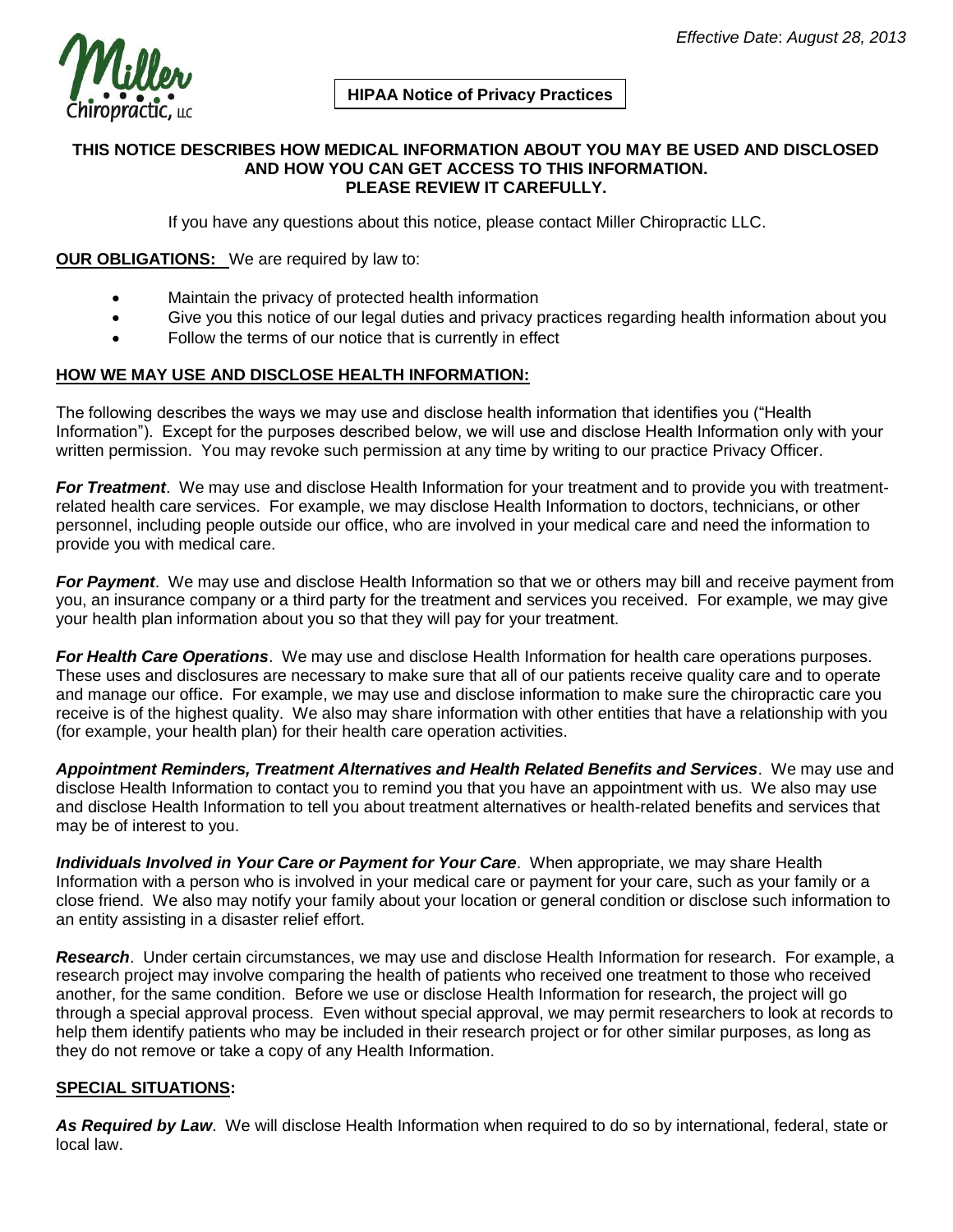*To Avert a Serious Threat to Health or Safety*. We may use and disclose Health Information when necessary to prevent a serious threat to your health and safety or the health and safety of the public or another person. Disclosures, however, will be made only to someone who may be able to help prevent the threat.

*Business Associates*. We may disclose Health Information to our business associates that perform functions on our behalf or provide us with services if the information is necessary for such functions or services. For example, we may use another company to perform billing services on our behalf. All of our business associates are obligated to protect the privacy of your information and are not allowed to use or disclose any information other than as specified in our contract.

*Organ and Tissue Donation*. If you are an organ donor, we may use or release Health Information to organizations that handle organ procurement or other entities engaged in procurement, banking or transportation of organs, eyes or tissues to facilitate organ, eye or tissue donation and transplantation.

*Military and Veterans*. If you are a member of the armed forces, we may release Health Information as required by military command authorities. We also may release Health Information to the appropriate foreign military authority if you are a member of a foreign military.

*Workers' Compensation*. We may release Health Information for workers' compensation or similar programs. These programs provide benefits for work-related injuries or illness.

*Public Health Risks*. We may disclose Health Information for public health activities. These activities generally include disclosures to prevent or control disease, injury or disability; report births and deaths; report child abuse or neglect; report reactions to medications or problems with products; notify people of recalls of products they may be using; a person who may have been exposed to a disease or may be at risk for contracting or spreading a disease or condition; and the appropriate government authority if we believe a patient has been the victim of abuse, neglect or domestic violence. We will only make this disclosure if you agree or when required or authorized by law.

*Health Oversight Activities*. We may disclose Health Information to a health oversight agency for activities authorized by law. These oversight activities include, for example, audits, investigations, inspections, and licensure. These activities are necessary for the government to monitor the health care system, government programs, and compliance with civil rights laws.

*Data Breach Notification Purposes.* We may use or disclose your Protected Health Information to provide legally required notices of unauthorized access to or disclosure of your health information.

*Lawsuits and Disputes*. If you are involved in a lawsuit or a dispute, we may disclose Health Information in response to a court or administrative order. We also may disclose Health Information in response to a subpoena, discovery request, or other lawful process by someone else involved in the dispute, but only if efforts have been made to tell you about the request or to obtain an order protecting the information requested.

*Law Enforcement*. We may release Health Information if asked by a law enforcement official if the information is: (1) in response to a court order, subpoena, warrant, summons or similar process; (2) limited information to identify or locate a suspect, fugitive, material witness, or missing person; (3) about the victim of a crime even if, under certain very limited circumstances, we are unable to obtain the person's agreement; (4) about a death we believe may be the result of criminal conduct; (5) about criminal conduct on our premises; and (6) in an emergency to report a crime, the location of the crime or victims, or the identity, description or location of the person who committed the crime.

*Coroners, Medical Examiners and Funeral Directors*. We may release Health Information to a coroner or medical examiner. This may be necessary, for example, to identify a deceased person or determine the cause of death. We also may release Health Information to funeral directors as necessary for their duties.

*National Security and Intelligence Activities*. We may release Health Information to authorized federal officials for intelligence, counter-intelligence, and other national security activities authorized by law.

*Protective Services for the President and Others*. We may disclose Health Information to authorized federal officials so they may provide protection to the President, other authorized persons or foreign heads of state or to conduct special investigations.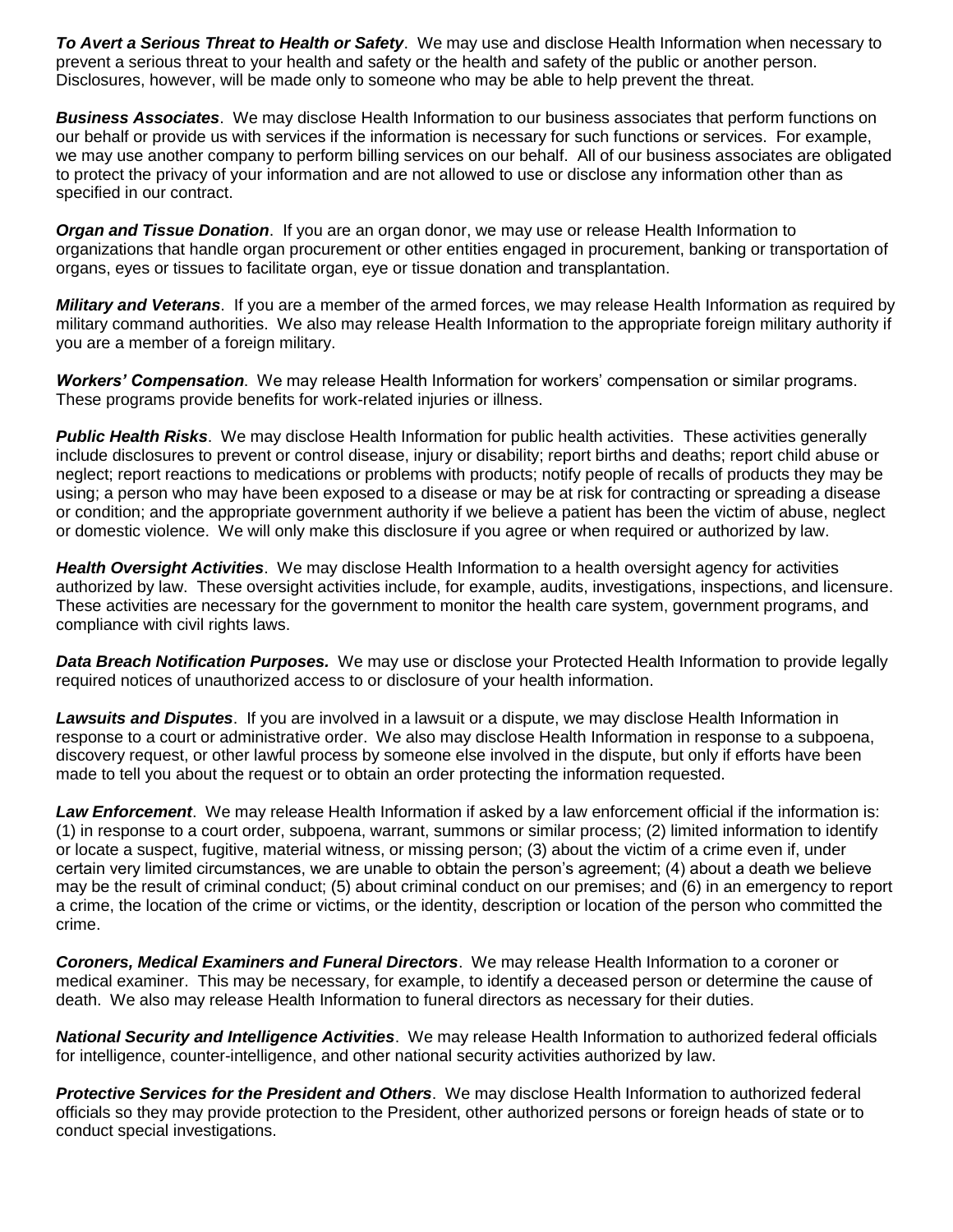*Inmates or Individuals in Custody*. If you are an inmate of a correctional institution or under the custody of a law enforcement official, we may release Health Information to the correctional institution or law enforcement official. This release would be if necessary: (1) for the institution to provide you with health care; (2) to protect your health and safety or the health and safety of others; or (3) the safety and security of the correctional institution.

## **USES AND DISCLOSURES THAT REQUIRE US TO GIVE YOU AN OPPORTUNITY TO OBJECT AND OPT**

*Individuals Involved in Your Care or Payment for Your Care.* Unless you object, we may disclose to a member of your family, a relative, a close friend or any other person you identify, your Protected Health Information that directly relates to that person's involvement in your health care., If you are unable to agree or object to such a disclosure, we may disclose such information as necessary if we determine that it is in your best interest based on our professional judgment.

*Disaster Relief.* We may disclose your Protected Health Information to disaster relief organizations that seek your Protected Health Information to coordinate your care, or notify family and friends of your location or condition in a disaster. We will provide you with an opportunity to agree or object to such a disclosure whenever we practically can do so.

## **YOUR WRITTEN AUTHORIZATION IS REQUIRED FOR OTHER USES AND DISCLOSURES**

The following uses and disclosures of your Protected Health Information will be made only with your written authorization:

- 1. Uses and disclosures of Protected Health Information for marketing purposes; and
- 2. Disclosures that constitute a sale of your Protected Health Information

Other uses and disclosures of Protected Health Information not covered by this Notice or the laws that apply to us will be made only with your written authorization. If you do give us an authorization, you may revoke it at any time by submitting a written revocation to our Privacy Officer and we will no longer disclose Protected Health Information under the authorization. But disclosure that we made in reliance on your authorization before you revoked it will not be affected by the revocation.

**YOUR RIGHTS**: You have the following rights regarding Health Information we have about you:

*Right to Inspect and Copy*. You have a right to inspect and copy Health Information that may be used to make decisions about your care or payment for your care. This includes medical and billing records, other than psychotherapy notes. To inspect and copy this Health Information, you must make your request, in writing, to Miller Chiropractic LLC. We have up to 30 days to make your Protected Health Information available to you and we may charge you a reasonable fee for the costs of copying, mailing or other supplies associated with your request. We may not charge you a fee if you need the information for a claim for benefits under the Social Security Act or any other state of federal needs-based benefit program. We may deny your request in certain limited circumstances. If we do deny your request, you have the right to have the denial reviewed by a licensed healthcare professional who was not directly involved in the denial of your request, and we will comply with the outcome of the review.

*Right to an Electronic Copy of Electronic Medical Records.* If your Protected Health Information is maintained in an electronic format (known as an electronic medical record or an electronic health record), you have the right to request that an electronic copy of your record be given to you or transmitted to another individual or entity. We will make every effort to provide access to your Protected Health Information in the form or format you request, if it is readily producible in such form or format. If the Protected Health Information is not readily producible in the form or format you request your record will be provided in either our standard electronic format or if you do not want this form or format, a readable hard copy form. We may charge you a reasonable, cost-based fee for the labor associated with transmitting the electronic medical record.

*Right to Get Notice of a Breach.* You have the right to be notified upon a breach of any of your unsecured Protected Health Information.

*Right to Amend*. If you feel that Health Information we have is incorrect or incomplete, you may ask us to amend the information. You have the right to request an amendment for as long as the information is kept by or for our office. To request an amendment, you must make your request, in writing, to Miller Chiropractic LLC.